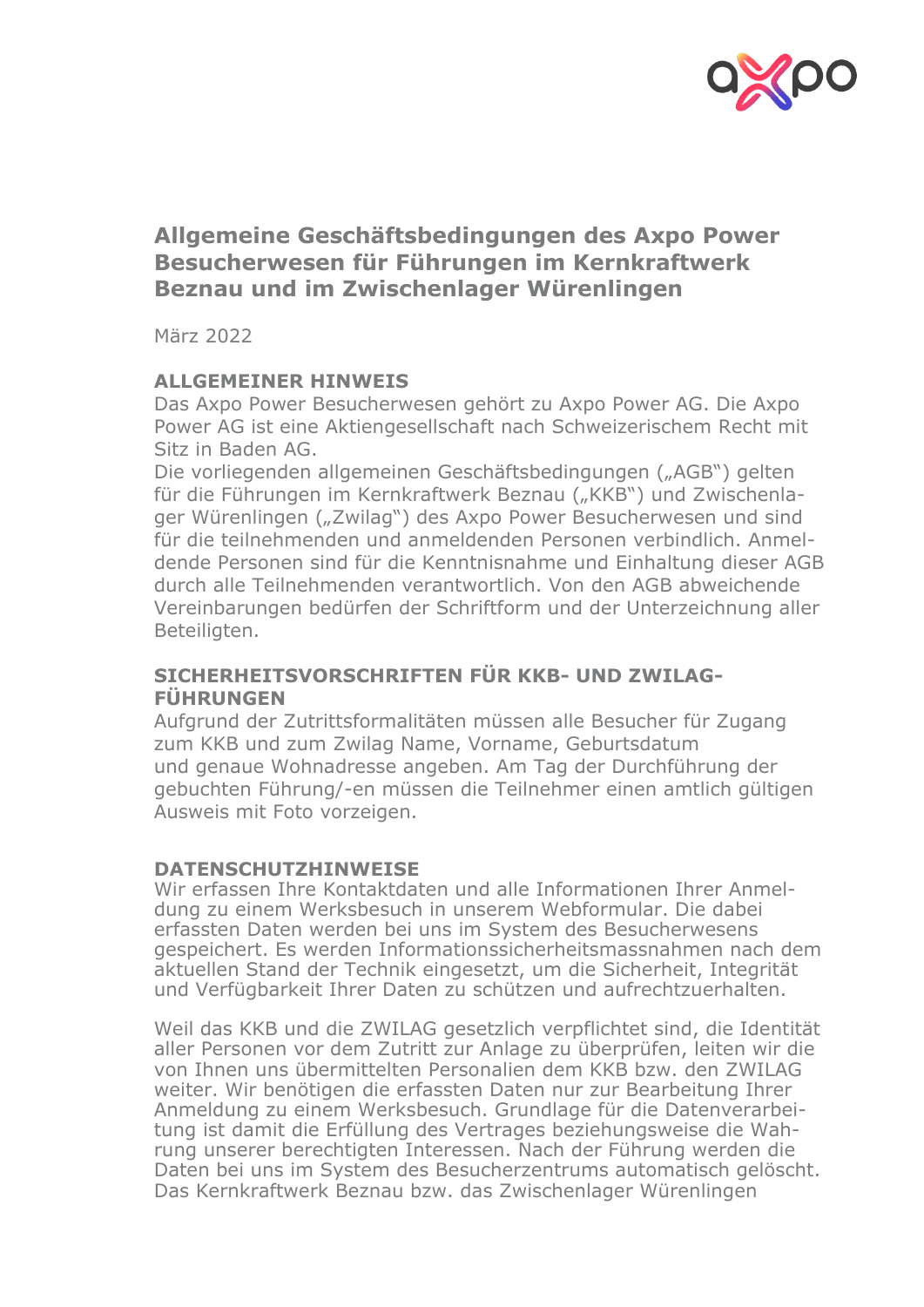

bewahren die Unterlagen zur Gewährleistung der gesetzlichen Verpflichtungen weiterhin gesichert auf.

Sie haben das Recht, jederzeit schriftlich und unentgeltlich Auskunft über Ihre von uns bearbeiteten Personendaten zu erhalten, die Berichtigung von unrichtigen Personendaten sowie die Einschränkung der entsprechenden Verarbeitung zu verlangen. Sie können uns Ihr Auskunftsbegehren schriftlich und unter Beilage einer Kopie Ihrer Identitätskarte oder Ihres Passes an unsere Postadresse zustellen.

Wenn Sie weitergehende Fragen zur Bearbeitung Ihrer personenbezogenen Daten haben, können Sie Ihre Anfrage an den Datenschutzbeauftragten von Axpo (datenschutz.axsa@axpo.com) richten. Aus Sicherheitsgründen kann Axpo zur Überprüfung Ihrer Identität geeignete Massnahmen treffen. Weitere Informationen zur Datenbearbeitung durch Axpo können Sie unserer Datenschutzerklärung, welche in der jeweils gültigen Fassung auf unserer Webseite abrufbar ist, entnehmen.

#### **PROGRAMMÄNDERUNGEN UND ABSAGEN**

Wir behalten uns vor, aus betrieblichen und sonstigen Gründen jederzeit Programmänderungen vorzunehmen oder eine Führung abzulehnen oder abzusagen.

## **SICHERHEIT**

Maschinen und Anlagen im KKB und im Zwilag dürfen nicht berührt werden. Die Gruppe darf während der Führung nicht verlassen werden. Den Anordnungen der die Führungen leitenden Personen ist Folge zu leisten.

Rauchen ist im ganzen Werk verboten. Haustiere sind nicht erlaubt.

#### **SONSTIGES**

Das Mindestalter beträgt im KKB und im Zwilag 12 Jahre. In gewissen Bereichen des KKB und des Zwilag ist es notwendig einen Schutzhelm zu tragen. Dieser wird bereitgestellt.

# **RESERVATION KRAFTWERKSFÜHRUNGEN FÜR GRUPPEN**

#### **ALLGEMEIN**

Die Kernkraftwerks- und die Zwilag-Führungs-Angebote haben eine betrieblich festgelegte Mindest- und Maximalpersonenzahl. Diese sind beim Angebot auf dem Online-Buchungstool ersichtlich.

Die Führungen finden wahlweise in deutscher, englischer, französischer oder italienischer Sprache statt.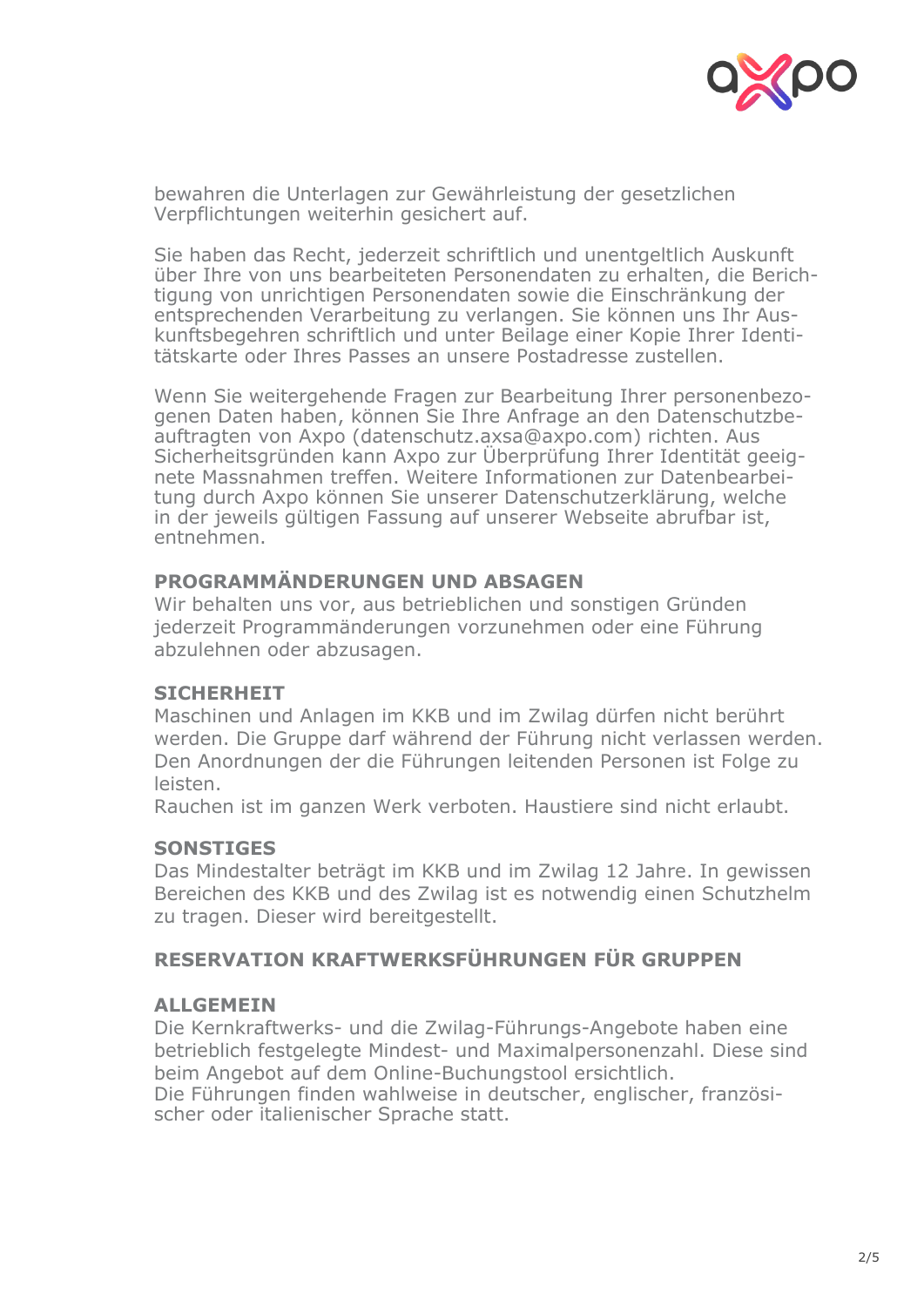

#### **ANNULLATION VON RESERVIERTEN KERNKRAFTWERKS- UND ZWILAG-FÜHRUNGEN**

Das Reservationsdatum ist verbindlich. Die vom Besucherwesen bestätigte Anmeldung kann jedoch bis 2 Wochen vor Anreise kostenlos annulliert werden. Die Annullation kann ausschliesslich über die gleiche Internet-Plattform erfolgen wie die Anmeldung.

#### **VERSPÄTUNG**

Es ist wichtig, dass die Führungen pünktlich beginnen. Bei Verspätung verfällt der Anspruch auf Teilnahme an der gebuchten Führung.

#### **HAFTUNG / VERSICHERUNG / GERICHTSSTAND / ANWEND-BARES RECHT**

Jegliche Haftung der Axpo Power AG und der Zwilag Zwischenlager Würenlingen AG, einschliesslich der Haftung für beigezogene Hilfspersonen, wird, soweit gesetzlich zulässig, ausgeschlossen. Versicherung ist Sache der Teilnehmenden. Ausschliesslicher Gerichtsstand ist Baden (AG), Schweiz. Es gilt ausschliesslich Schweizer Recht.

### **General Terms &Conditions of Axpo Power visitor management for tours of the Beznau nuclear power plant and the Würenlingen interim storage facility**

March 2022

## **GENERAL INFORMATION**

Axpo Power Visitor Management is a part of Axpo Power AG. Axpo Power AG is a joint stock company under Swiss Law with headquarters in Baden (AG).

These General Terms and Conditions (T&C) apply to guided tours of the Beznau nuclear power plant (KKB) and the Würenlingen intermediate storage facility (Zwilag) operated by Axpo Power visitor management, and are binding for all participants and registered persons. Registered persons are responsible for ensuring that all participants are aware of and adhere to these T&Cs. Arrangements that deviate from the T&Cs must be made in writing and signed by all involved parties.

## **SAFETY REGULATIONS FOR TOURS OF THE KKB AND ZWILAG**

Due to admission formalities, all visitors are required to enter their surname, first name, date of birth and precise home address in order to enter the KKB and Zwilag. On the day of their booked tour(s), participants must show official identification with a photo.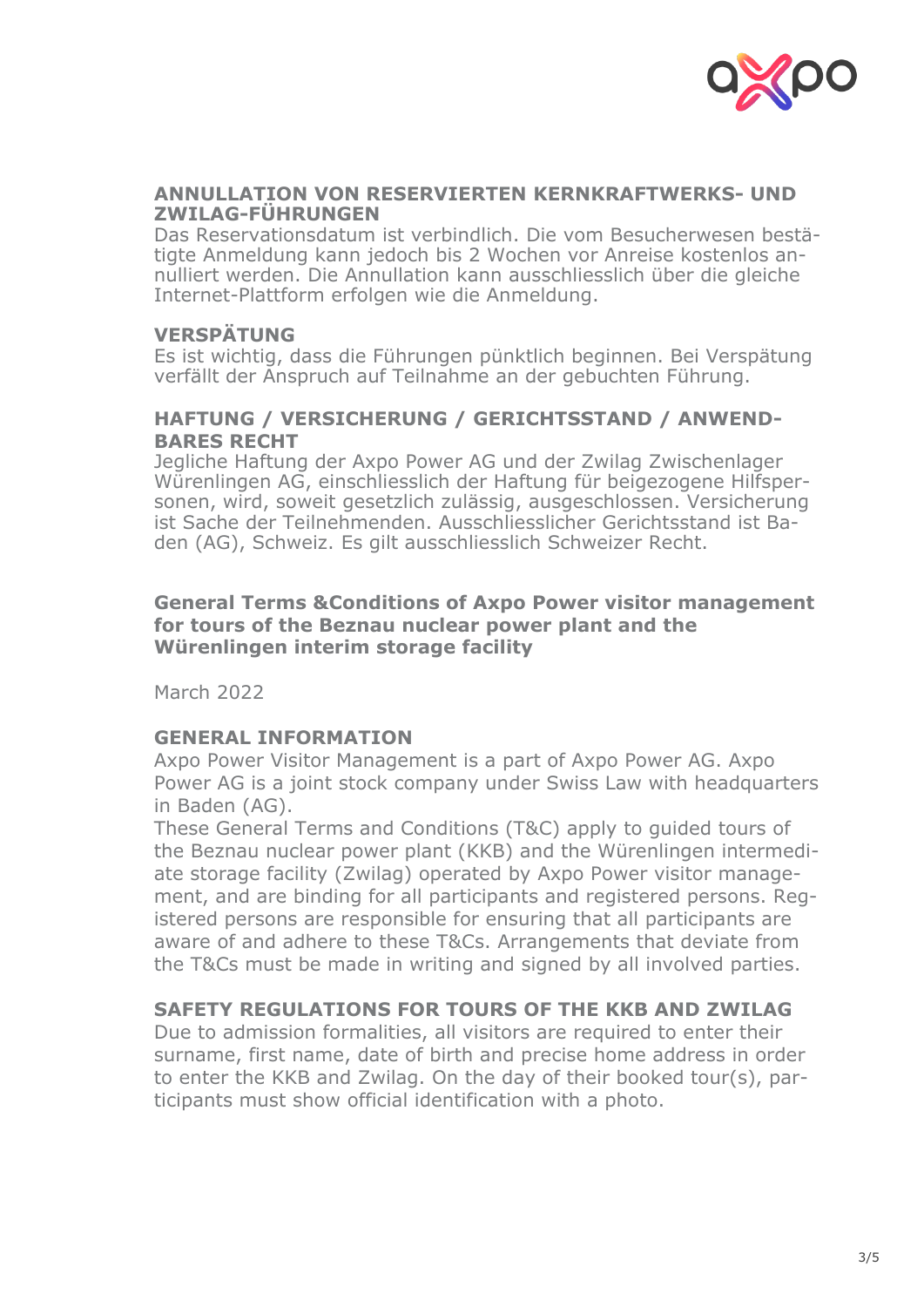

### **DATA PROTECTION INFORMATION**

Via our web form, we record your contact details and all information relating to your registration for a visit to the plant. The collected data is stored in our visitor management system. The measures used to protect and maintain the security, integrity and availability of your data employ the highest standards of information security.

Because the KKB and ZWILAG are legally required to verify the identity of all persons before they can be granted access to the facilities, we will forward the personal details that you provide to the KKB and ZWILAG. The data that is collected is only required for the processing of your registration for a visit to the plant. The basis for the data processing is therefore the fulfilment of the agreement and the safeguarding of our legitimate interests. Following the tour, the data is automatically deleted from the visitor

centre system. The Beznau nuclear power plant and the Würenlingen intermediate

storage facility store data records to ensure compliance with the statutory obligations.

You have the right to obtain information about your personal data that is processed by us at any time, in writing and free of charge, and to request the rectification of inaccurate personal data and the restriction of such processing. Please send any requests for information in writing to our postal address, along with a copy of your identity card or passport.

If you have any further questions about the processing of your personal data, please contact Axpo's Data Protection Officer (datenschutz.axsa@axpo.com). For reasons of security, Axpo may take appropriate measures to verify your identity. For more information on the data processing carried out by Axpo, please refer to our Privacy Policy, the latest version of which can be found on our website.

#### **CHANGES TO THE PROGRAMME AND CANCELLATIONS**

We reserve the right to make changes to the programme or to reject or cancel a tour at any time for operational or other reasons.

## **SAFETY**

It is not permitted to touch any of the machines and equipment at the KKB and Zwilag facilities. Visitors are not permitted to leave their group during the tour.

Instructions from tour leaders must be followed.

Smoking is not permitted anywhere in the plant. Pets are not allowed.